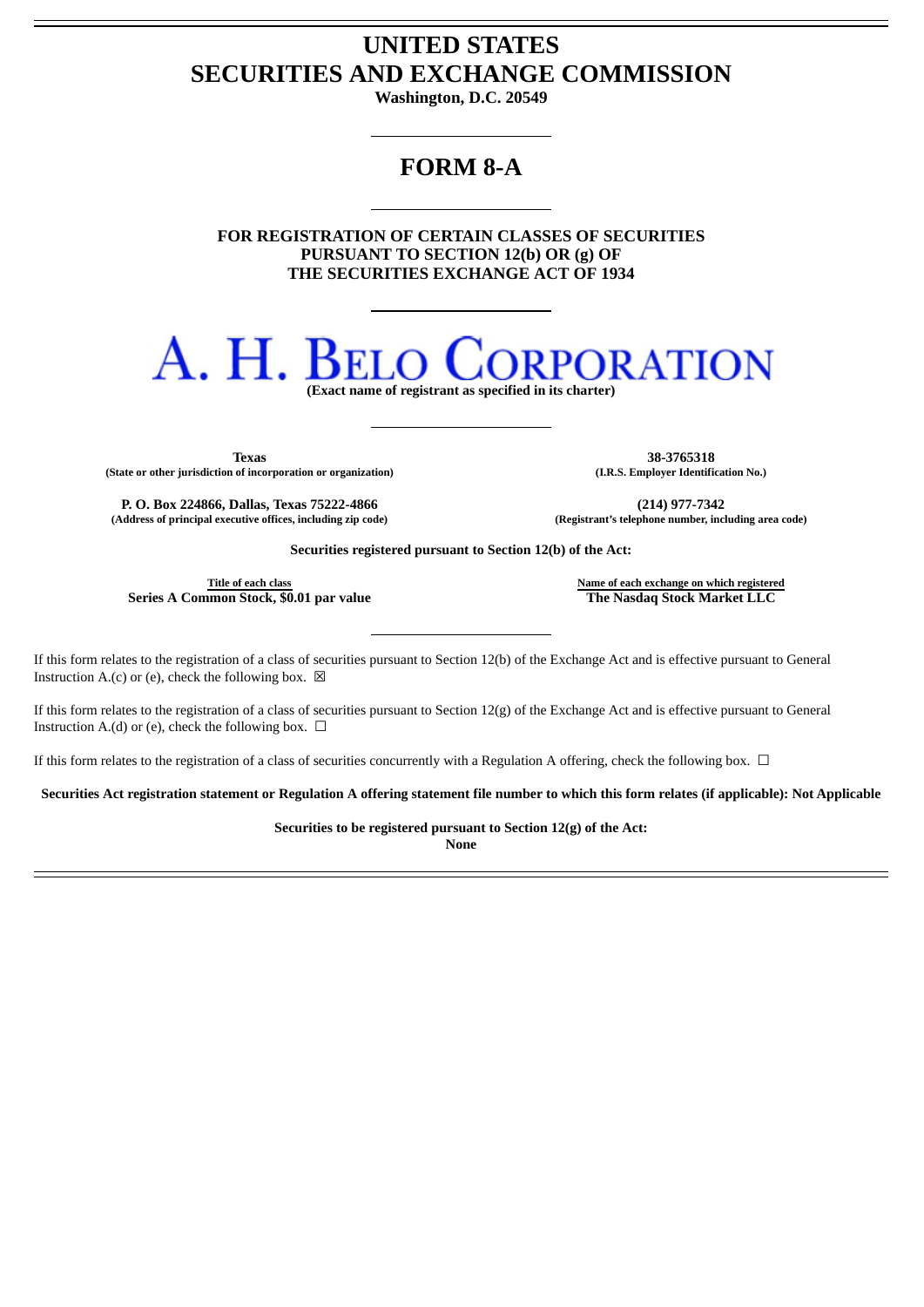#### **EXPLANATORY NOTE**

A. H. Belo Corporation (the "Registrant") is filing this Registration Statement on Form 8-A in connection with the transfer of the listing of its Series A common stock, par value \$0.01 per share (the "Series A Common Stock") from the New York Stock Exchange (the "NYSE") to the Nasdaq Capital Market ("Nasdaq"). The Registrant expects the listing and trading of its Series A Common Stock on the NYSE to cease at the close of trading on June 28, 2021, and that trading will begin on Nasdaq at market open on June 29, 2021.

#### **Item 1. Description of Registrant's Securities to be Registered.**

The description of the Registrant's Series A Common Stock under the caption "Description of Capital Stock" included in Exhibit 4.1(b) to the Registrant's Quarterly Report on Form 10-Q for the quarter ended March 31, 2021 (File No. 001-33741), filed with the Securities and Exchange Commission on April 26, 2021, is incorporated herein by reference, except that any reference to the NYSE is hereby amended to refer to Nasdaq.

#### **Item 2. Exhibits.**

Under the "Instructions as to Exhibits" section of Form 8-A, no exhibits are required to be filed because no other securities of the Company are to be registered on Nasdaq and the securities to be registered hereby are not being registered pursuant to Section 12(g) of the Securities Exchange Act of 1934, as amended.